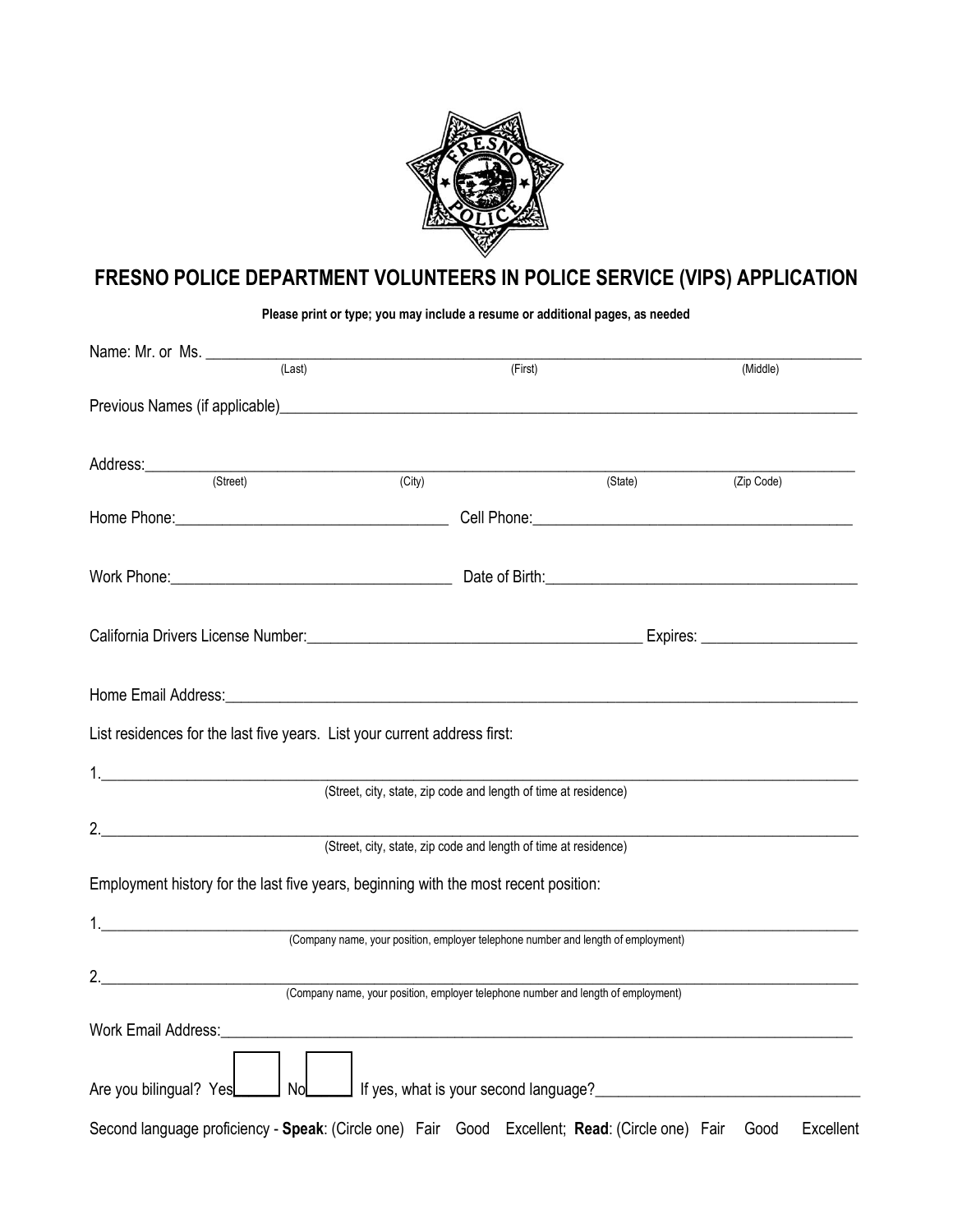#### *\*A RESUME MAY BE SUBMITTED IN LIEU OF, OR IN ADDITION TO, THE EDUCATION AND EXPERIENCE SECTIONS BELOW*

| Education and training:                                                                                                                                                                                                                                                                                                                                                                                                                                                                                           |         |                                                                                             |                                                                                                                                                                                                                                |
|-------------------------------------------------------------------------------------------------------------------------------------------------------------------------------------------------------------------------------------------------------------------------------------------------------------------------------------------------------------------------------------------------------------------------------------------------------------------------------------------------------------------|---------|---------------------------------------------------------------------------------------------|--------------------------------------------------------------------------------------------------------------------------------------------------------------------------------------------------------------------------------|
|                                                                                                                                                                                                                                                                                                                                                                                                                                                                                                                   |         | (List highest level of education and any specialized training received, including military) |                                                                                                                                                                                                                                |
|                                                                                                                                                                                                                                                                                                                                                                                                                                                                                                                   |         |                                                                                             | If you are a current student, what is your expected graduation date:                                                                                                                                                           |
| Describe specific skills and/or experiences you have that would be helpful as a volunteer (include information such as<br>knowledge of administrative/office functions, software programs, financial management, event planning, translation, etc.:                                                                                                                                                                                                                                                               |         |                                                                                             |                                                                                                                                                                                                                                |
| I am applying for any opportunity relevant to my skills, or: ___________________                                                                                                                                                                                                                                                                                                                                                                                                                                  |         |                                                                                             | (List specific position)                                                                                                                                                                                                       |
|                                                                                                                                                                                                                                                                                                                                                                                                                                                                                                                   |         |                                                                                             |                                                                                                                                                                                                                                |
|                                                                                                                                                                                                                                                                                                                                                                                                                                                                                                                   |         |                                                                                             |                                                                                                                                                                                                                                |
| List one personal or professional reference: ___________________________________                                                                                                                                                                                                                                                                                                                                                                                                                                  |         |                                                                                             |                                                                                                                                                                                                                                |
|                                                                                                                                                                                                                                                                                                                                                                                                                                                                                                                   |         |                                                                                             | (Full Name)                                                                                                                                                                                                                    |
| (Address)<br>(City)                                                                                                                                                                                                                                                                                                                                                                                                                                                                                               | (State) | (Zip Code)                                                                                  | (Phone)                                                                                                                                                                                                                        |
| Background Check: I authorize the Fresno Police Department to conduct a background investigation; including a check of<br>criminal records and other information that may be of a confidential or privileged nature. I authorize the Police Department to<br>use a copy or facsimile of this form to be considered the same as the original for the purposes of the background<br>investigation. List any arrests—describe the charges, date(s) of arrest, and disposition of the case—excluding traffic tickets: |         |                                                                                             |                                                                                                                                                                                                                                |
| How did you hear about Volunteers In Police Service (VIPS)?   Citizen Corps   Referral C.P.A.   If other, explain:                                                                                                                                                                                                                                                                                                                                                                                                |         |                                                                                             |                                                                                                                                                                                                                                |
| In case of emergency, contact:                                                                                                                                                                                                                                                                                                                                                                                                                                                                                    |         | (Name, address, phone number and relationship)                                              |                                                                                                                                                                                                                                |
| Signature:<br><u> 1989 - Jan Samuel Barbara, margaret eta biztanleria (h. 1982).</u>                                                                                                                                                                                                                                                                                                                                                                                                                              |         |                                                                                             | Date: the contract of the contract of the contract of the contract of the contract of the contract of the contract of the contract of the contract of the contract of the contract of the contract of the contract of the cont |
|                                                                                                                                                                                                                                                                                                                                                                                                                                                                                                                   |         |                                                                                             | FPD Volunteer Services - FPDVolunteerUnit@Fresno.gov<br>Fresno Police Department<br>P. O. Box 1271                                                                                                                             |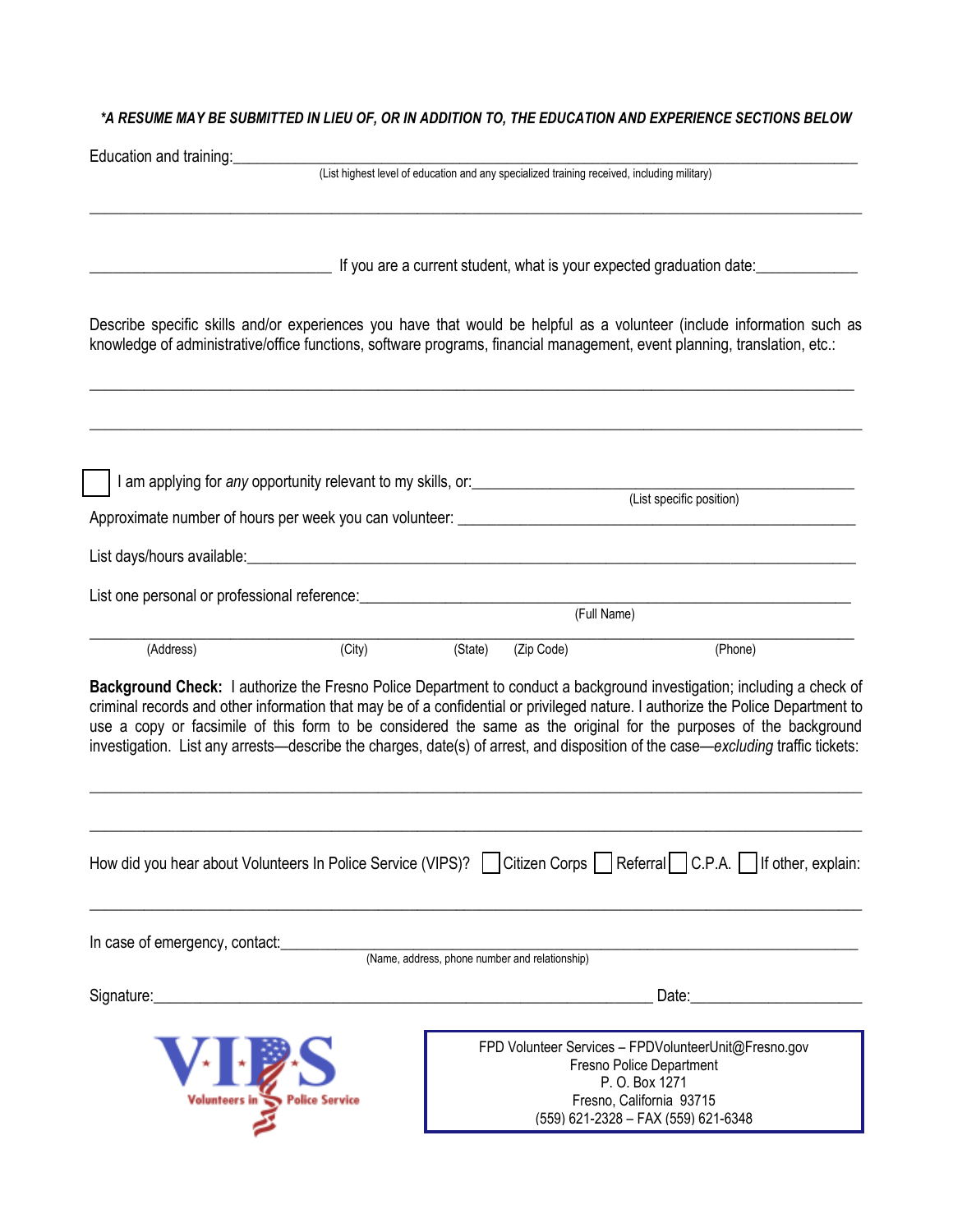## **FRESNO POLICE DEPARTMENT VOLUNTEER RELEASE**

| m |     |                                        |        |
|---|-----|----------------------------------------|--------|
|   | ast | $\overline{\phantom{0}}$<br>Firs:<br>. | Aiddle |

**Background Check:** I authorize the Fresno Police Department to conduct a background investigation; including a check of criminal records and other information that may be of a confidential or privileged nature. The Department may also require a polygraph exam, interviews and other methods to evaluate applicants at its discretion. I authorized the Police Department to use a copy or facsimile of this form to be considered the same as the original for the purposes of the background investigation.  $\Box$  $\Box$ 

| Check any that apply. I have been: $\left( \begin{array}{ccc} \perp & \perp & \perp \\ \perp & \perp & \perp \end{array} \right)$ |  | $\Box$ ) Arrested | Convicted of a felony (Convicted of a |  |
|-----------------------------------------------------------------------------------------------------------------------------------|--|-------------------|---------------------------------------|--|
| misdemeanor                                                                                                                       |  |                   |                                       |  |

On a separate page, provide details related to any arrest (charges, dates of arrest, and disposition)—*excluding* traffic tickets.

**Release of Liability:** I, the individual named above, hereby request permission to participate in the Fresno Police Department's Volunteer program. I understand that training and/or assignments may involve physical activities, which include a potential risk of personal injury and/or personal property damage; and I make this request with full knowledge of these risks. I certify that I am able to perform the assignment I am applying for, and will disclose any medical conditions which may affect my safety, the safety of others, or my ability to perform my duties. I agree to hold the City of Fresno, FPD, Fresno Citizen Corps Council and its directors, and their agents and personnel, harmless from any and all claims, actions, suits and/or injury that I may suffer which may arise as a result of my participation in any volunteer program.

**At-Will Status:** I agree to follow the rules established by my supervisor(s), and to exercise reasonable care while participating in the volunteer program. I understand that I am an at-will volunteer, without vested property rights in my position as a citizen volunteer and I may be released at any time without cause and without right of appeal. If I am released, all program identification cards and other equipment, uniforms, keys, etc. provided by the program must be surrendered immediately.

**Photographs and Contact Information:** I authorize the use of any photograph taken in connection with my participation in the program without prior approval or compensation. My phone numbers, email address and/or other contact information may be entered into record-keeping and/or automatic notification systems for program management and emergency purposes.

By executing this form, I certify that I have read this release in its entirety, understand all of its terms and have had any questions regarding the release or its effect satisfactorily answered. I understand that my submission of this application, whether mailed; or sent electronically via email or faxed, shall have the same force and effect as an original. I sign this release freely and voluntarily.

Signature:\_\_\_\_\_\_\_\_\_\_\_\_\_\_\_\_\_\_\_\_\_\_\_\_\_\_\_\_\_\_\_\_\_\_\_\_\_\_\_\_\_\_\_\_\_\_\_\_\_\_\_\_\_\_\_\_\_\_\_\_\_\_\_ Date:\_\_\_\_\_\_\_\_\_\_\_\_\_\_\_\_\_\_\_\_\_\_\_

 Parental approval is *mandatory* for those under 18 and must be indicated by a signature below. Parents are responsible for the transport and safety of their minor children before and after the hours of their volunteer assignment.

Signature of parent/quardian: example of parent/quardian: example of the set of the set of the set of the set of the set of the set of the set of the set of the set of the set of the set of the set of the set of the set of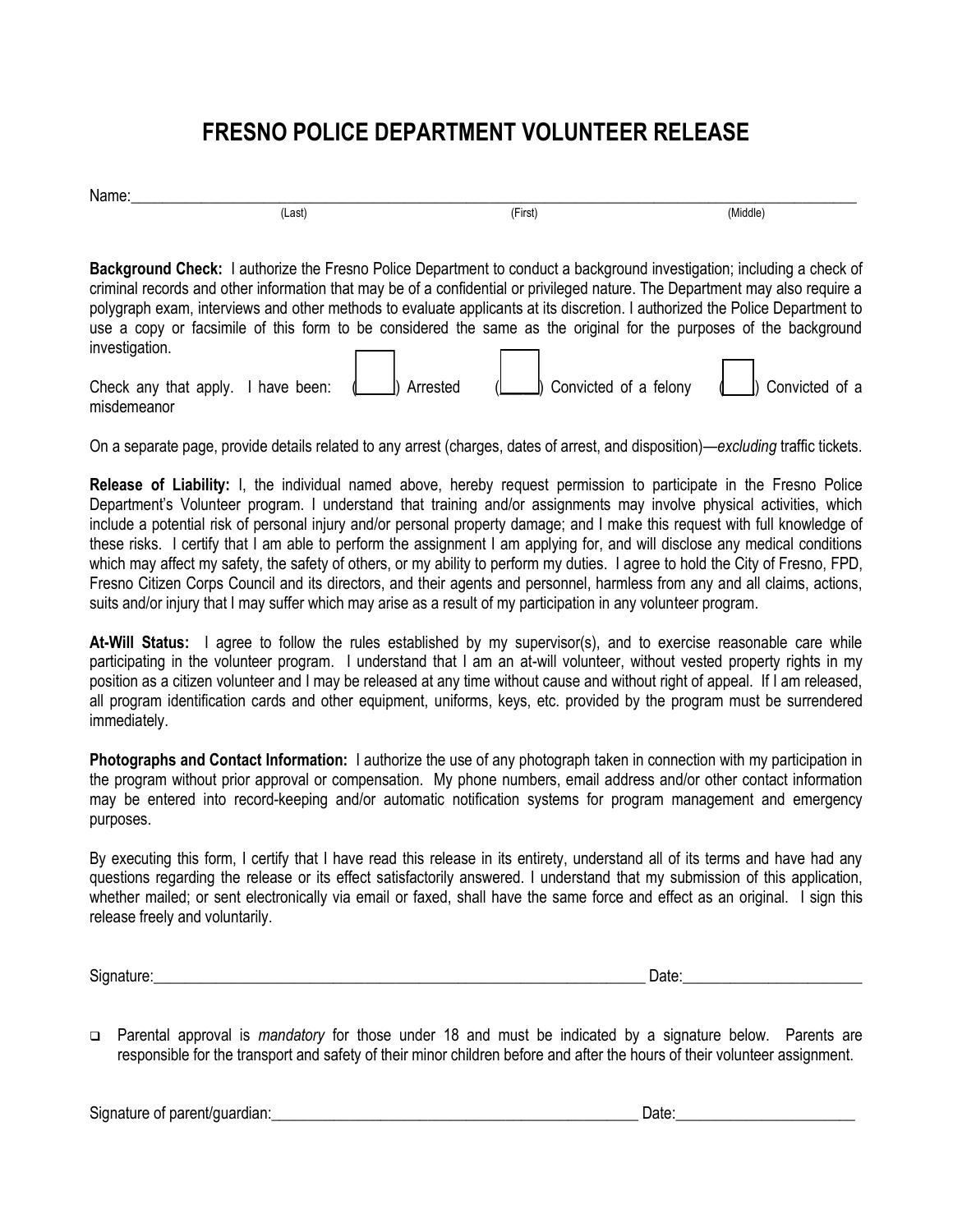### **FRESNO POLICE DEPARTMENT VOLUNTEER CONFIDENTIALITY AGREEMENT**

1. Volunteers shall not disclose or allow access to information contained in or obtained from Local Summary Criminal History Information, records maintained by State Department of Justice, or material, documents and information received from the Federal Bureau of Investigation or any other agency of State or Federal government, unless such disclosure or access is authorized by law and approved by the appropriate supervisor(s).

2. Volunteers shall not use *any* information derived from Fresno Police Department sources or records for personal gain or use, except as authorized by law or Department policies and procedures.

3. Volunteers shall not permit any person to receive information connected with the operation of the Fresno Police Department without permission of the Police Chief or as otherwise provided by law or Department policies and procedures.

4. Volunteers shall not disclose to anyone the fact or the nature of any investigation, except as provided by law or Department policies and procedures.

5. Volunteers shall not give any unauthorized person any information concerning the location of records, weapons, ammunition, the number of officers on duty, shift assignment or patrol beat areas.

6. Serving the public provides each of us with a great responsibility. Consequently, there can be no compromise in the requirement for all volunteers to follow the Fresno Police Department policies and procedures on records and information and this "Notice of Confidentiality of Department Information." Any violations of said requirements shall subject volunteers to disciplinary action or termination—all volunteers serve at the pleasure of the Department.

7. Penal Code Section 13303, relating to State Summary Criminal History Information, provides as follows:

*Any person authorized by law to receive a record, or information obtained from a record, who knowingly furnished the record or information to a person who is not authorized by law to receive the record or information is guilty of a misdemeanor.* 

8. Penal Code Section 13302, relating to Local Summary Criminal History Information, provides as follows:

*Any person of the local criminal justice agency who knowingly furnishes a record, or information obtained from a record, to a person who is not authorized by law to receive the record or information is guilty of a misdemeanor.* 

9. Penal Code Section 13304. *Unauthorized person who buys, receives or possess information is guilty of a misdemeanor*.

I have read, understand and agree to abide by the terms of the above "Notice of Confidentiality of Department Information."

|                    | Date: the contract of the contract of the contract of the contract of the contract of the contract of the contract of the contract of the contract of the contract of the contract of the contract of the contract of the cont |  |
|--------------------|--------------------------------------------------------------------------------------------------------------------------------------------------------------------------------------------------------------------------------|--|
|                    |                                                                                                                                                                                                                                |  |
| Witness Signature: | Date:                                                                                                                                                                                                                          |  |